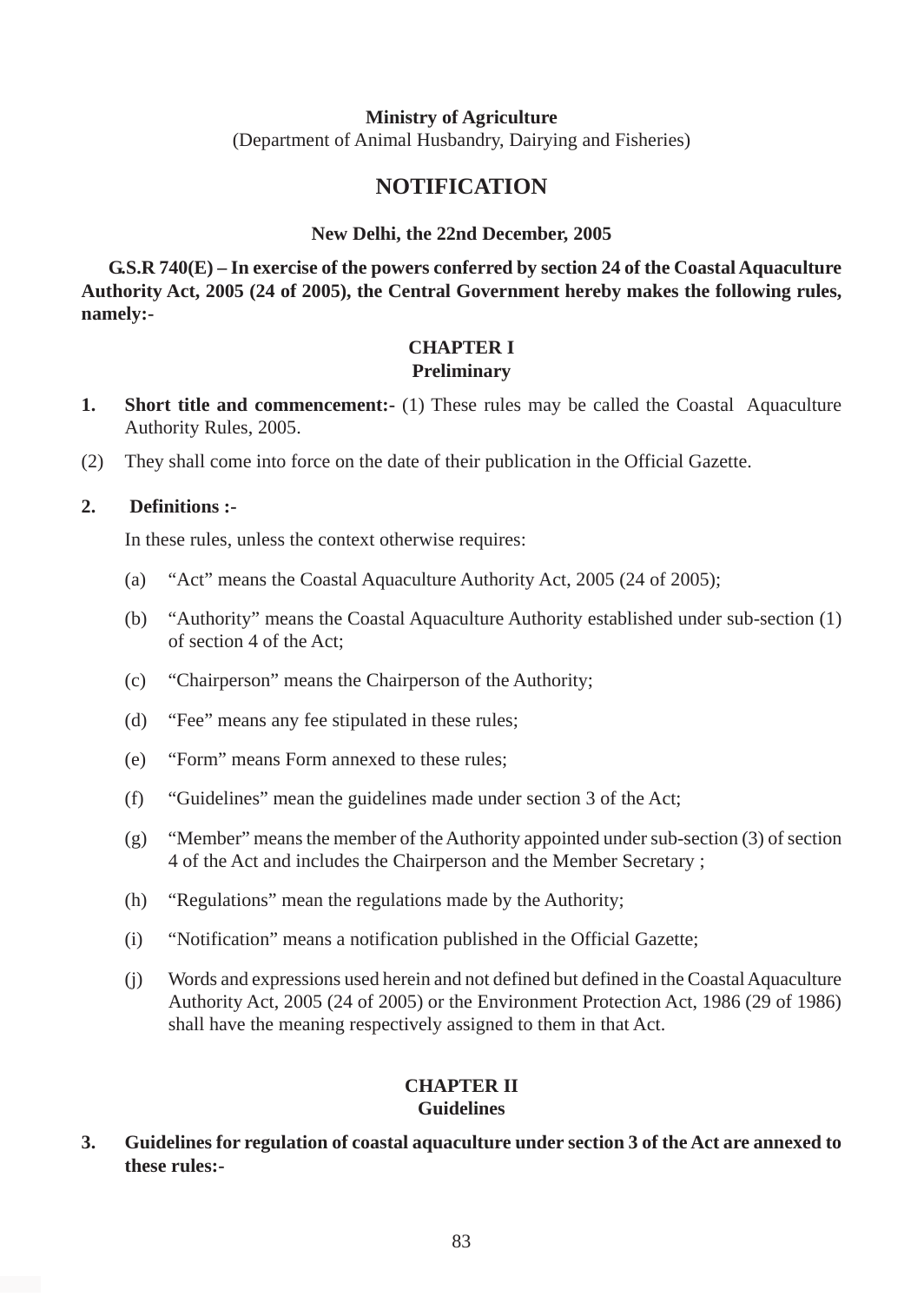# **CHAPTER III The Authority and its Committees**

#### **4. Terms and conditions of the service of Chairperson and Members:-**

The terms and conditions of service of Chairperson and Member.

- (1) The Chairperson shall be entitled to such salary and allowances and such conditions of service in respect of leave, pension, and other matters as may from time to time, be fixed by the Central Government for a *Secretary* to the Government of India.
- (2) The Member Secretary of the Authority shall be entitled to such salary and allowances and such conditions of service in respect of leave, pension and other matters as may be fixed by the Central Government for an *Additional Secretary* to the Government of India.
- (3) The members appointed under clauses (b), (c), (d), (e), (f) and (g) of sub-section (3) of section 4 of the Act shall be part-time members. They shall not be entitled for any salary and allowances under this Act except that non-official members will be entitled to sitting fees as well as TA, DA, etc. as may be fixed by the Central Government from time to time.
- (4) A member appointed under clauses (b), (c), (d), (e), (f) and (g) of sub-section (3) of section 4 of the Act shall cease to be a member if he/ she ceases to hold the office by virtue of which he/ she was appointed.
- (5) The Chairperson may resign his/ her office by giving notice in writing to the Central Government and upon such resignation being accepted by the Central Government, the Chairperson shall be deemed to have vacated his/ her office.
- (6) A member may resign his/ her office by a letter addressed to the Chairperson. The office of a member shall fall vacant from the date on which the resignation of such member is accepted by the Central Government or on expiry of 30 days from the date of the receipt of the resignation by the Chairperson, whichever is earlier.
- (7) The Central Government may remove any member who becomes subject to disqualification under section 5 of the Act.
- (8) The Central Government may also remove any member, if he/ she without the approval of the Chairperson, fails to attend three consecutive meetings of the Authority.
- (9) The Member Secretary shall be responsible for the implementation of the decisions arrived by the Authority or by the Committees set up by it and the discharge of the duties imposed on him/ her under the rules.
- (10) The Member Secretary shall in consultation with the Chairperson, fix the date, time, place and also draw up agenda for every meeting.
- (11) The Member Secretary shall have powers of general superintendence, which shall include:
	- (a) to grant leave to the Officers and Staff of the Authority;
	- (b) to exercise administrative control over all divisions and officers of the Authority;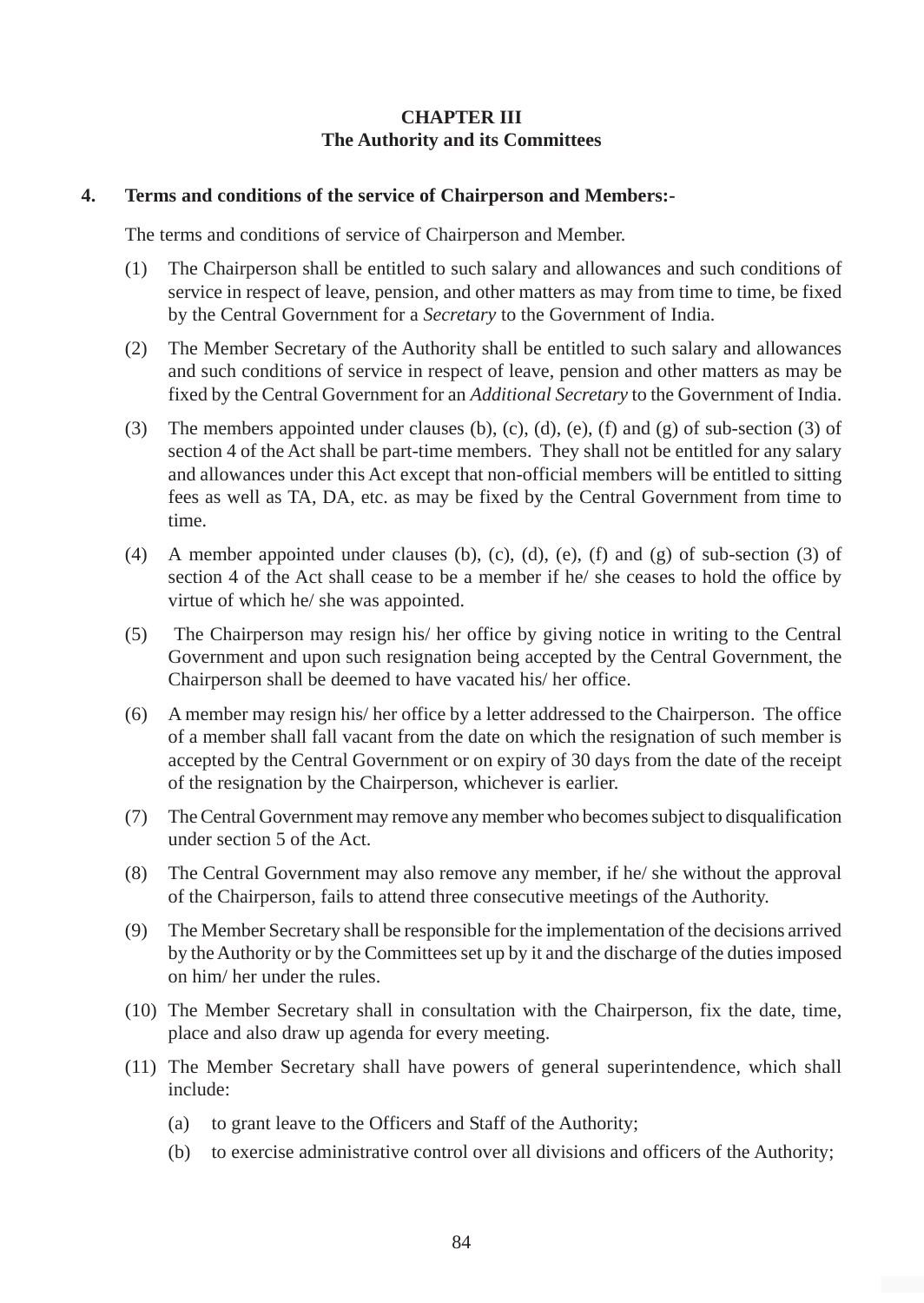- (c) to call for documents and record and to inspect or cause to be inspected, the accounts and places of storage or of business as required under the rules;
- (d) to sanction expenditure for contingencies, supplies and services and purchase of articles required for the working of the office of the Authority;
- (e) cause all important papers and matters to be presented to the Authority as early as practicable; and
- (f) issue directions as to the method of carrying out the decisions of the Authority.

#### **5. Functions of the Authority:-**

The Authority shall perform the following functions to -

- (i) ensure that the agricultural lands, salt pan lands, mangroves, wet lands, forest lands, land for village common purposes and the land meant for public purposes and national parks and sanctuaries shall not be converted for construction of coastal aquaculture farms so as to protect the livelihood of coastal community;
- (ii) deal with any issues pertaining to coastal aquaculture including those which may be referred to it by the Central Government;
- (iii) survey the entire coastal area of the country and advise the Central Government and the State/ Union territory Governments to formulate suitable strategies for achieving ecofriendly coastal aquaculture development;
- (iv) advise and extend support to the State/ Union territory Governments to construct common infrastructure *viz*., common water in-take and discharge canals by the coastal aquaculture farms and common effluent treatment systems for achieving eco-friendly and sustainable development of coastal aquaculture;
- (v) fix standards for all coastal aquaculture inputs *viz*., seed, feed, growth supplements and chemicals/ medicines for the maintenance of the water bodies and the organisms reared therein and other aquatic life;
- (vi) carryout and sponsor investigations and studies/ schemes relating to environment protection and demonstration of eco-friendly technologies in coastal aquaculture;
- (vii) collect and dissemination of data and other scientific and socio-economic information in respect of matters related to coastal aquaculture;
- (viii) prepare manuals, codes and audio visual material relating to sustainable development of coastal aquaculture and activities relating there to;
- (ix) organise through media and other means of communication a comprehensive programme regarding sustainable utilization and fair and equitable sharing of the coastal resources for aquaculture purpose;
- (x) plan and organise training of personnel engaged or likely to be engaged in programmes for sustainable utilization of the coastal resources for aquaculture purposes;
- (xi) constitute various technical committees, sub-committees, working groups, sub-groups comprising the Members and Officers of the Authority, Scientists and Officers of the National Research Institutes/ State Governments/ Representatives of the Civil Society for preparation of technical manuals, code of conduct, etc.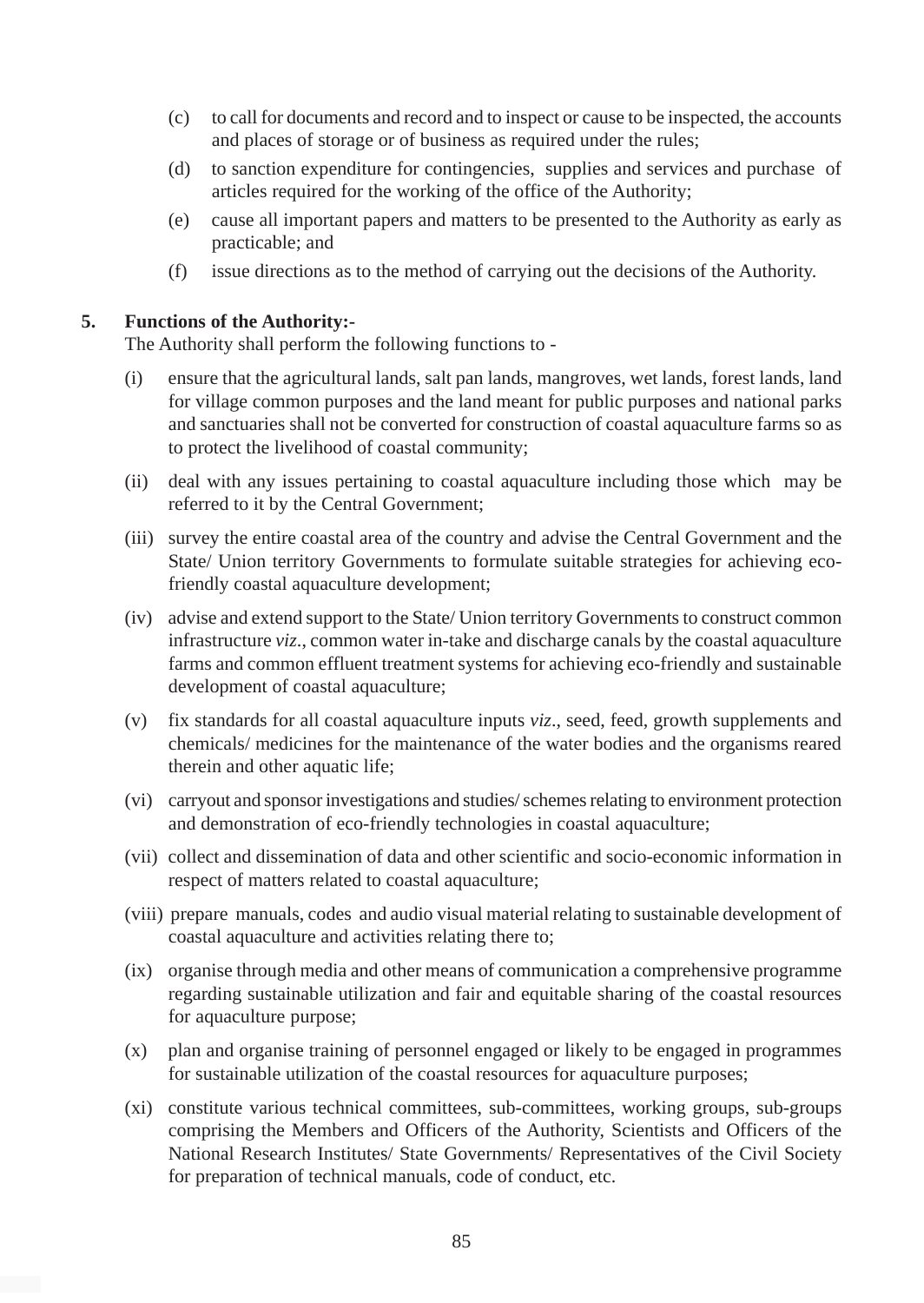- (xii) direct the owners of the farm to carry out such modifications to minimize the impacts on coastal environment including stocking density, residual levels/ use of antibiotics, chemicals and other pharmacologically active compounds.
- (xiii) order seasonal closure of farms for ensuring sustainability of the coastal aquaculture practices;
- (xiv) order closure of coastal aquaculture farm in the interest of maintaining environmental sustainability and protection of livelihoods or for any other reasons considered necessary in the interest of coastal environment.
- (xv) cancel the certificate of registration where it is satisfied that any person has obtained a certificate of registration under sub-rule (1) of rule 11 by furnishing false information or that he/ she has contravened any of the provisions of these rules or of the conditions mentioned in the certificate of registration, without any prejudice to any other action, that may be taken against such person:

Provided that before cancelling such certificate, the person concerned shall be given an opportunity to make his/ her representation,

Provided further that a copy of the order together with the reasons for the cancellation shall be communicated to the person concerned;

- (xvi) frame recruitment rules for the posts created for the Coastal Aquaculture Authority and till such time issue order that the recruitment to the posts be made on the basis of recruitment rules for analogous posts in the Central Government.
- (xvii) determine the pay, leave, allowances and other terms and conditions of the service of the employees of the Authority:

Provided that the pay, leave, allowances, other conditions of service and other facilities and concessions such as advances of pay, advances of conveyance, construction of houses and the like in respect of all employees in Coastal Aquaculture Authority shall be regularised in accordance with such rules and orders as are for the time being applicable to officers and employees of the Central Government of the corresponding grades or status stationed at those places till separate regulations are made by the Coastal Aquaculture Authority.

(xviii) make suitable recommendations to the Government for amending the guidelines under rule 3 from time to time taking into account the changes in technology, farming practices, etc, and incorporating such modifications in the guidelines to ensure environmental protection and the livelihoods of the coastal communities.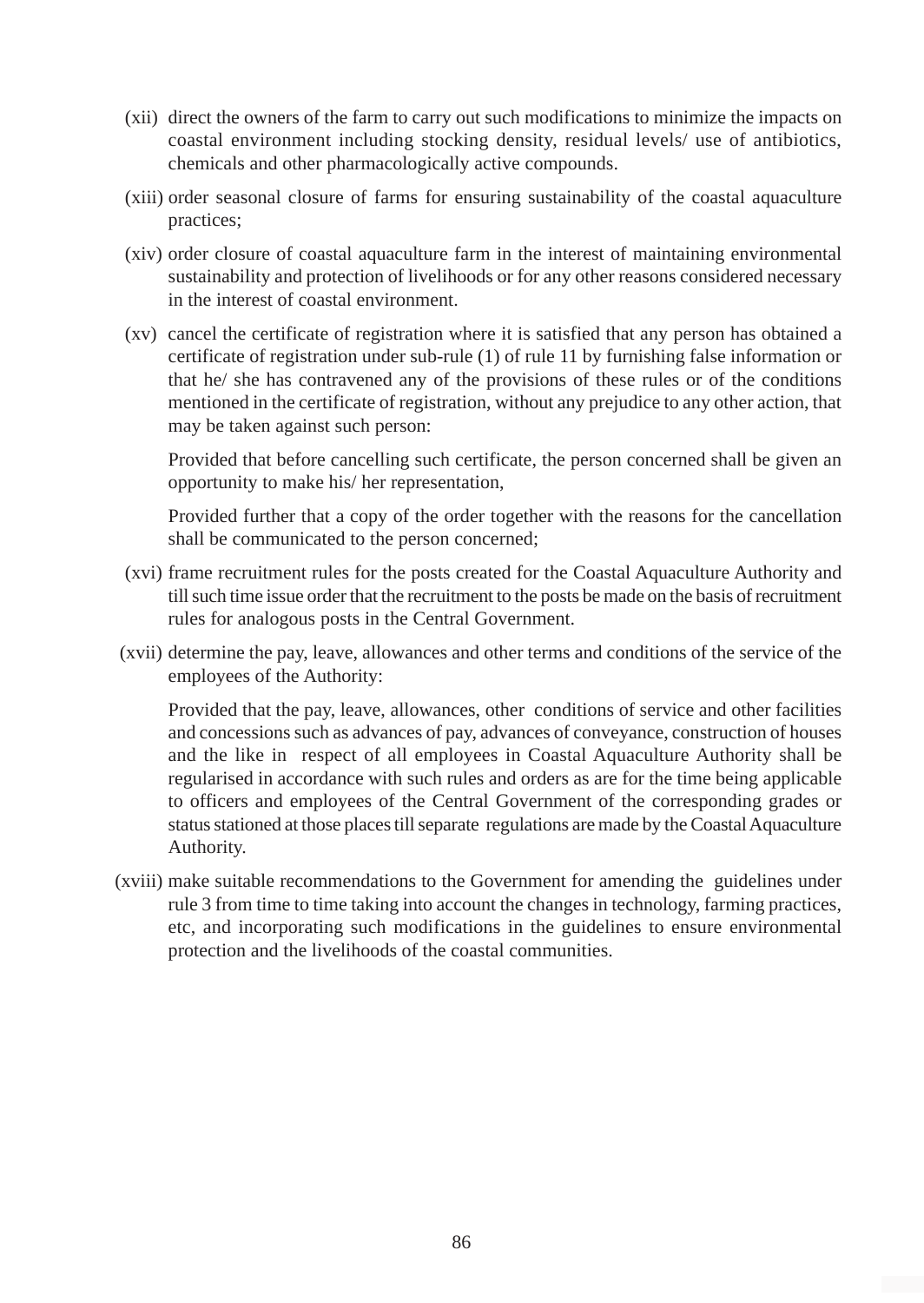# **CHAPTER IV Powers and functions of the one man Authority**

#### **6. Powers and functions of the one man Authority:-**

- (a) The one man authority to be appointed under sub-section (2) of section 11 of the Act shall exercise the powers of a District Magistrate with regard to the compensation as may be settled between the workers and the management.
- (b) While settling the compensation to be paid to the workers factors such as the likely loss of income for the workers, the alternate employment opportunities for them and the paying capacity of the employer may be taken into account.
- (c) For the purpose of ensuring that the amount of compensation settled is paid to the workers, the one man authority shall exercise the powers of the Collector and District Magistrate under the land revenue laws of the respective States.

# **7. Power to enter on any coastal aquaculture land. The powers of a person authorised by the Authority to enter on any coastal aquaculture land, pond, pen or enclosure shall be subject to the following:-**

- (i) the person authorized by the Authority shall have the powers to take one or more persons including police personnel to carry out the functions mentioned in this section;
- (ii) the Authority's decisions to make any inspection, survey, measurement, valuation or inquiry as well as removal or demolition of any structure shall be intimated to the owner of the coastal aquaculture land, pond, pen or enclosure or his/ her representative at least 24 hours in advance in writing and delivered to him/ her by registered post or by messenger. In addition, such notice shall also be pasted at a prominent place in the premise of the coastal aquaculture farm. In case of refusal by the owner to accept the notice, such pasting shall be deemed to be due service of the notice on him;
- (iii) the activities mentioned in section 12 of the Act shall be carried out in the presence of the owner or his/ her representative if he desires to do so. The owner may also be permitted to bring his/ her own staff (not more than two) to assist in the inspection, survey, measurement, valuation or inquiry;
- (iv) removal or demolition of any structure should be carried out under a panchanama and wherever possible a representative of the local body should be included in the team and his/ her signature recorded in the panchanama;
- (v) the person(s) authorized by the Authority to perform the functions as mentioned under clauses (a) and (b) of section 12 of the Act shall do so only during the daytime, *i.e*., after sunrise and before sunset;
- (vi) the person(s) authorized by the Authority to perform the functions under clause (a) of section 12 of the Act shall endeavour that such functions are carried out without causing any damage to the civil structures, equipment, machinery or the standing crop.

# **8. The acts or things which are to be done under clause (c) of section 12 of the Act: Any person authorised by the Authority shall :-**

(1) take samples of water, soil and the farmed animal for the purpose of detection of banned antibiotics, chemicals and other pharmacologically active compounds and to adopt appropriate procedures for collection, analysis, reporting and follow up action;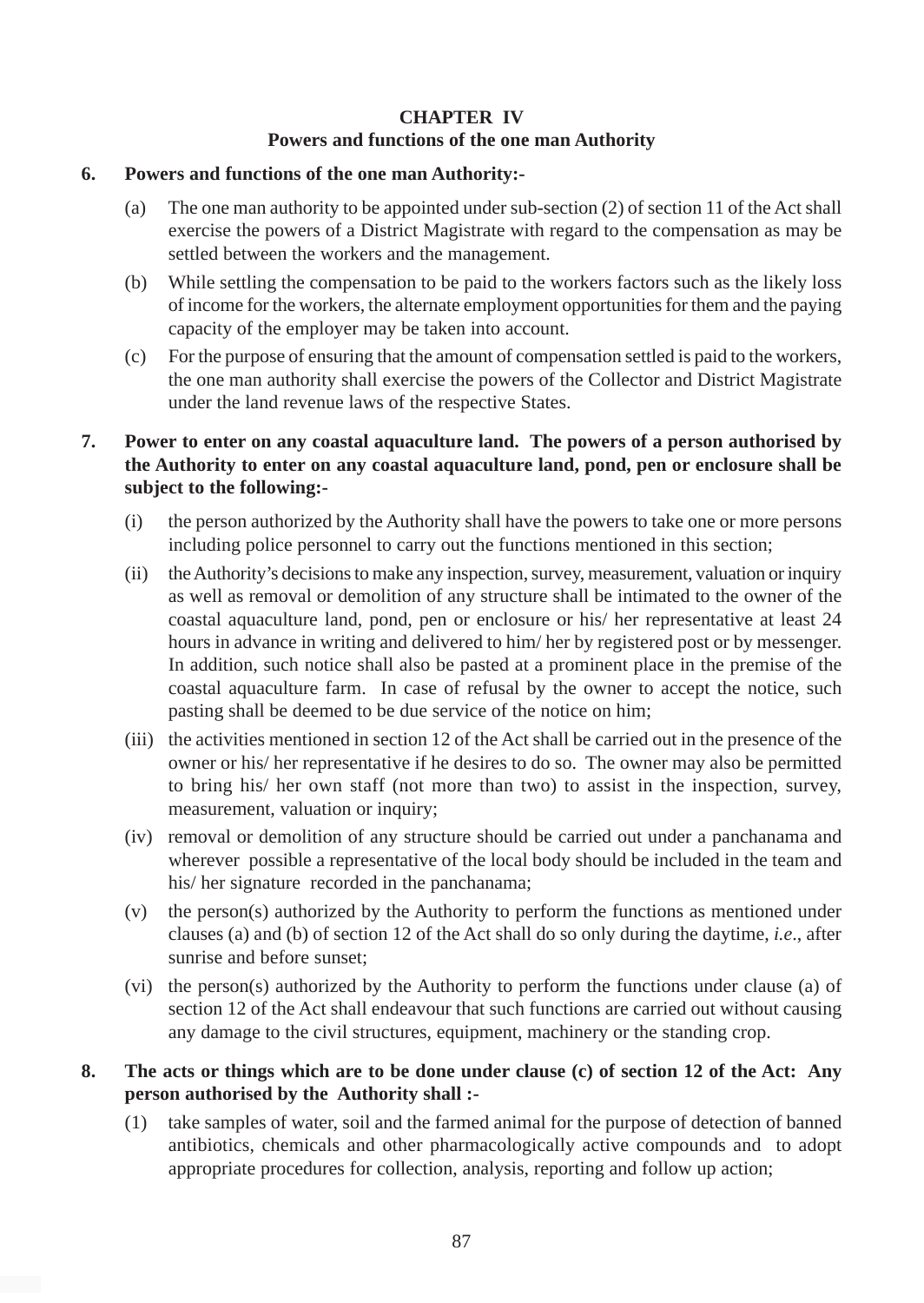- (2) subject to the provision of rule 7, remove or demolish any coastal aquaculture farm which is causing pollution and which was not removed or demolished after an order to that effect, passed under clause (d) of sub-section (1) of section 11 of the Act.
- (3) drain the water from the coastal aquaculture farm or destroy the crop which is causing pollution in respect of which an appropriate order passed under clause (e) of sub-section (1) of section 11 of the Act has not been complied with.
- (4) authorize/recognize laboratories to carry out analysis of soil, water, farmed animals/ other farmed aquatic life for the purpose of detection of banned antibiotics, chemicals and other pharmacologically active compounds.

#### **CHAPTER V Registration and Renewal**

### **9. Application for registration and the fees to be paid under sub-section (4) of section 13:-**

- (1) Every application for the registration of a coastal aquaculture farm shall be made to the District Level Committee as set up by the Authority in **Form I**, obtainable from the office of the District Level Committee or the office of the Authority or be downloaded from the website of the Authority.
- (2) Every application under sub-rule (1) for the registration of coastal aquaculture farm specified in column (1) of the Table below shall be accompanied by the fee specified in the corresponding entry in column (2) of the said Table.

|                                             | (2)                                                                        |
|---------------------------------------------|----------------------------------------------------------------------------|
| 1. Up to 5.0 hectare (ha) water spread area | Rs. 200 per ha (or fraction of a ha), subject<br>to a minimum of Rs. 500/- |
| 2. From 5.1 to 10 ha water spread area      | Rs. 1000 plus Rs. 500 per ha (or fraction of<br>a ha) in excess of 5 ha.   |
| From 10.1 ha water spread area<br>and above | Rs. 3500 plus Rs. 1000 per ha (or fraction<br>of a ha) in excess of 10 ha. |

#### TABLE

(3) The fees for registration shall be payable in the form of Demand Draft in favour of the Member Convenor of the District Level Committee set up by the Authority.

#### **10. The manner of considering application for registration:-**

- (1) On receipt of an application under sub-rule (1) of rule 9, the District Level Committee shall verify the particulars given in the application in respect of all coastal aquaculture farms irrespective of their size; and
	- (a) in the case of coastal aquaculture farms up to 2.0 ha water spread area, the District Level Committee upon satisfaction of the information furnished therein shall recommend the application directly to the Authority for consideration of registration under intimation to the State Level Committee.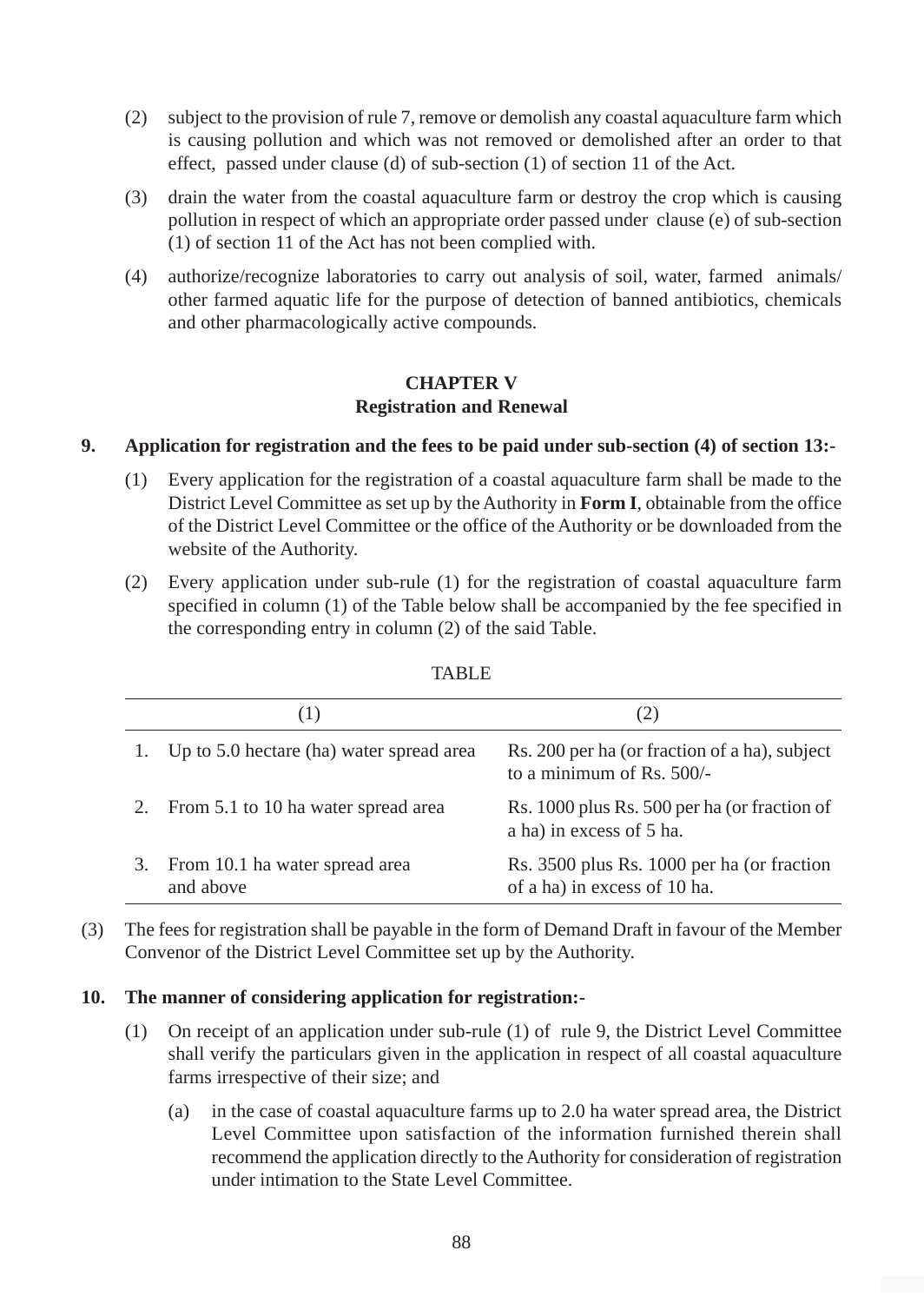- (b) in the case of coastal aquaculture farms above 2.0 ha water spread area, the District Level Committee shall inspect the concerned farm to ensure that the farm meets the norms specified in the guidelines with specific reference to the siting of coastal aquaculture farms and recommend such applications to the State Level Committee, which upon satisfaction shall further recommend the application to the Authority for consideration of registration.
- (2) In case any defect is noticed in the application, the attention of the applicant shall be drawn in writing, requesting him/ her to rectify the defect within a specified period and in case of failure on the part of the applicant to rectify the defect within such period, the registration shall be refused.
- (3) The time-frame for consideration of application for registration shall be as specified in the regulations.
- (4) For the purpose of this rule, the compositions of District Level and State Level Committees shall be as below:-

#### **A. District Level Committee**

|    | (a) | <b>District Collector</b>                                                                                                   | Chairperson     |
|----|-----|-----------------------------------------------------------------------------------------------------------------------------|-----------------|
|    | (b) | Representative of the State/ Union Territory<br><b>Revenue Department</b>                                                   | Member          |
|    | (c) | Representative of the State/ Union Territory<br><b>Agriculture Department</b>                                               | Member          |
|    | (d) | Representative of the State/ Union Territory<br><b>Environment Department</b>                                               | Member          |
|    | (e) | Representative of the State/ Union Territory<br>Zilaparishad                                                                | Member          |
|    | (f) | <b>Assistant Director/ District Level</b><br>Fisheries officer of the State/ Union Territory<br><b>Fisheries Department</b> | Member-Convener |
| В. |     | <b>State Level Committee</b>                                                                                                |                 |
|    | (a) | Secretary-in-charge of Fisheries<br>of the State/ Union Territory Government                                                | Chairperson     |
|    | (b) | Secretary-in-charge of Revenue<br>of the State/ Union Territory Government                                                  | Member          |
|    | (c) | Secretary-in-charge of Environment<br>of the State/ Union Territory Government                                              | Member          |
|    | (d) | Representative of the Marine Products<br><b>Export Development Authority</b>                                                | Member          |
|    | (e) | Director/ Commissioner-in-charge of<br>Fisheries of the State/ Union Territory Government                                   | Member-Convener |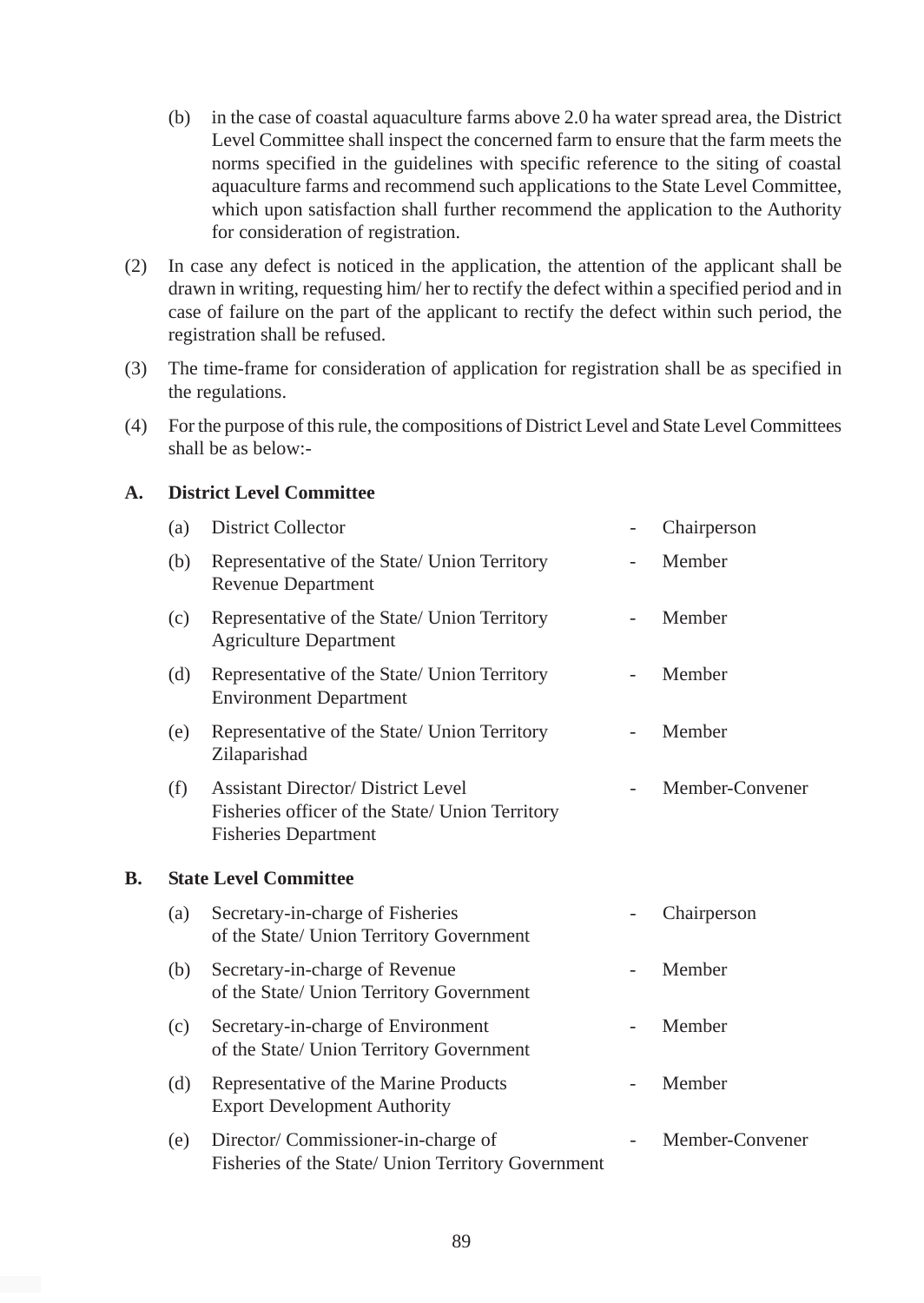- (5) Where the applications for registrations is refused, the reasons for such refusal shall be recorded in writing and a copy of the same along with the order of refusal shall be furnished to the applicant;
- (6) The Authority or any officer authorised by the Authority may require the applicant to furnish within a specified period such additional information as he/ she may consider necessary for the purpose of registration/ renewal and every such applicant shall be bound to furnish such information within the specified period.
- (7) The Authority may, by order, refuse an application for registration/ renewal of a coastal aquaculture farm if the applicant fails to furnish the information asked for or furnishes incorrect information; a copy of the order together with reasons for such refusal shall be communicated to the applicant.
- (8) Nothing in sub-rule (5) shall preclude the applicant to apply afresh for registration after six months of the rejection made there under, if the applicant has rectified the defects and has reasons to believe that he can fully comply with the standards specified by the Authority.
- (9) If during the period when the registration of the coastal aquaculture farm is in force, the owner thereof desires to make any change, he/ she shall apply to the Authority at least thirty days in advance and the Authority shall make such enquiries, as considered necessary before order can be passed for effecting the change. Where the Authority agrees to the change, details of such change shall be entered in the certificate of registration.
- (10) Any person aggrieved by an order of refusal under sub-rule (5) of rule 10 may within thirty days from the date of receipt by him of a copy of the order of refusal or cancellation, as the case may be, appeal to the Chairperson who may either affirm, vary or set aside such order.

# **11. The form for using a certificate of registration:-**

Where the application for registration is not refused, a certificate of registration shall be granted in **Form II** and shall be subject to the terms and conditions specified in the certificate.

# **12. Application for renewal of registration and the fees to be paid:-**

- (1) Every application for renewal of registration of a coastal aquaculture farm shall be made before two months of the expiry of such registration to the Authority in **Form III** and the Authority shall renew the registration for a further period of five years.
- (2) The fees payable for renewal of registration shall be same as specified under sub-rule (2) of rule 9 for registration.
- (3) Every application for renewal of registration of a coastal aquaculture farm shall be made to the District Level Committee, which upon examination shall forward it to the Authority through the State Level Committee.
- (4) The time-frame for consideration of renewal of registration shall be as specified in the regulations.
- (5) Where the Authority is satisfied that further continuation of the said coastal aquaculture farm is harmful to the coastal environment it shall refuse to renew the registration:

Provided that before refusal to renew the registration, the Authority shall give the concerned person an opportunity to be heard;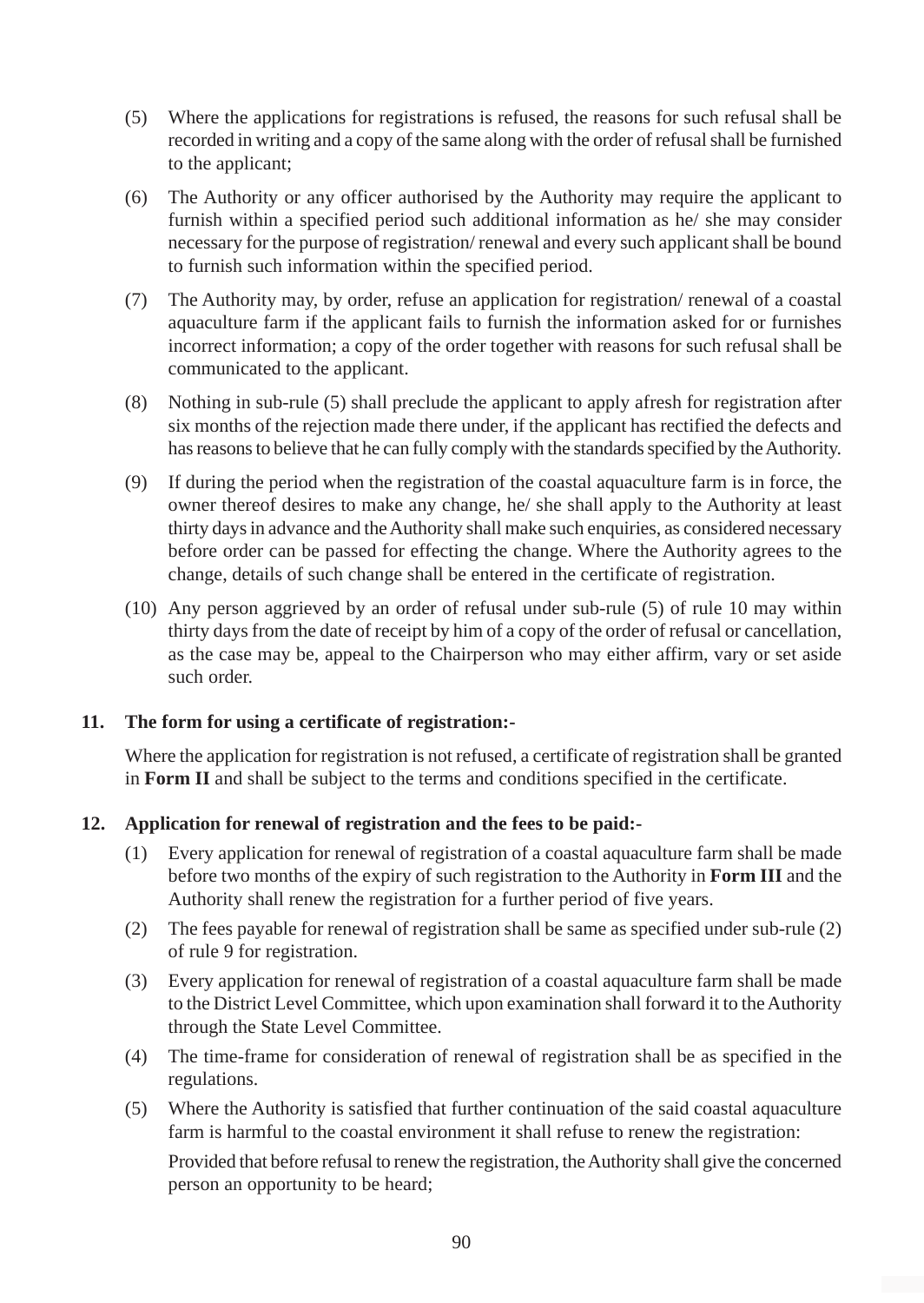Provided further that a copy of the order together with the reasons for the refusal to renew the registration shall be communicated to the person concerned.

(6) Any person aggrieved by an order of refusal of renewal may within thirty days from the date of receipt by him of a copy of the order of refusal, appeal to the Chairman who may affirm, vary or set aside such order.

#### **13. The form and time for preparation of the budget:-**

- (1) The Authority shall, in each financial year, prepare a budget for the Coastal Aquaculture Authority for the next financial year and shall submit it for sanction to the Central Government on or before such dates as may be appointed by the Central Government.
- (2) No expenditure shall be incurred until the budget is sanctioned by the Central Government and the sanction for that expenditure by the competent authorities is received.
- (3) The budget shall be prepared in the following form or as may be directed by the Central Government indicating:-
	- (a) the estimated opening balance;
	- (b) the estimated receipts referred to in sub-section (1) of section 17 of the Act;
	- (c) the estimated expenditure classified under the following broad heads or such other heads as per the schemes approved by the Central Government, namely
		- (i) Administration;
		- (ii) Development;
		- (iii) Statistics;
		- (iv) Inspection/ Works;
		- (v) Financial and other assistance/ subsidy scheme;
		- (vi) Others

*Note:- Wherever applicable, full details shall be given, under various sub-heads for each broad head, indicating estimated expenditure including that of pay of officers, pay of establishment, allowance, honoraria, contingencies and the like.*

(4) Supplementary estimates of expenditure, if any, shall be submitted for the sanction of the Central Government in such form and on such dates as may be directed by it in this behalf.

#### **14. The form and time for preparation and submission of annual report:-**

- (1) The Chairperson or such employee of the Authority as may be authorized in this behalf, shall prepare, as soon as may be after the commencement of the each financial year the annual report which shall include an account of the activities of the Authority during the previous financial year which shall contain the following information –
	- (a) a statement of corporate and operational goals and objectives of the Authority;
	- (b) annual targets and physical and financial terms set for various activities in the background of sub-rule (1) together with a brief review of the actual performance with reference to those targets;
	- (c) an administrative report on the activities of Authority during the previous financial year and an account of the activities which are likely to be taken up during the next financial year;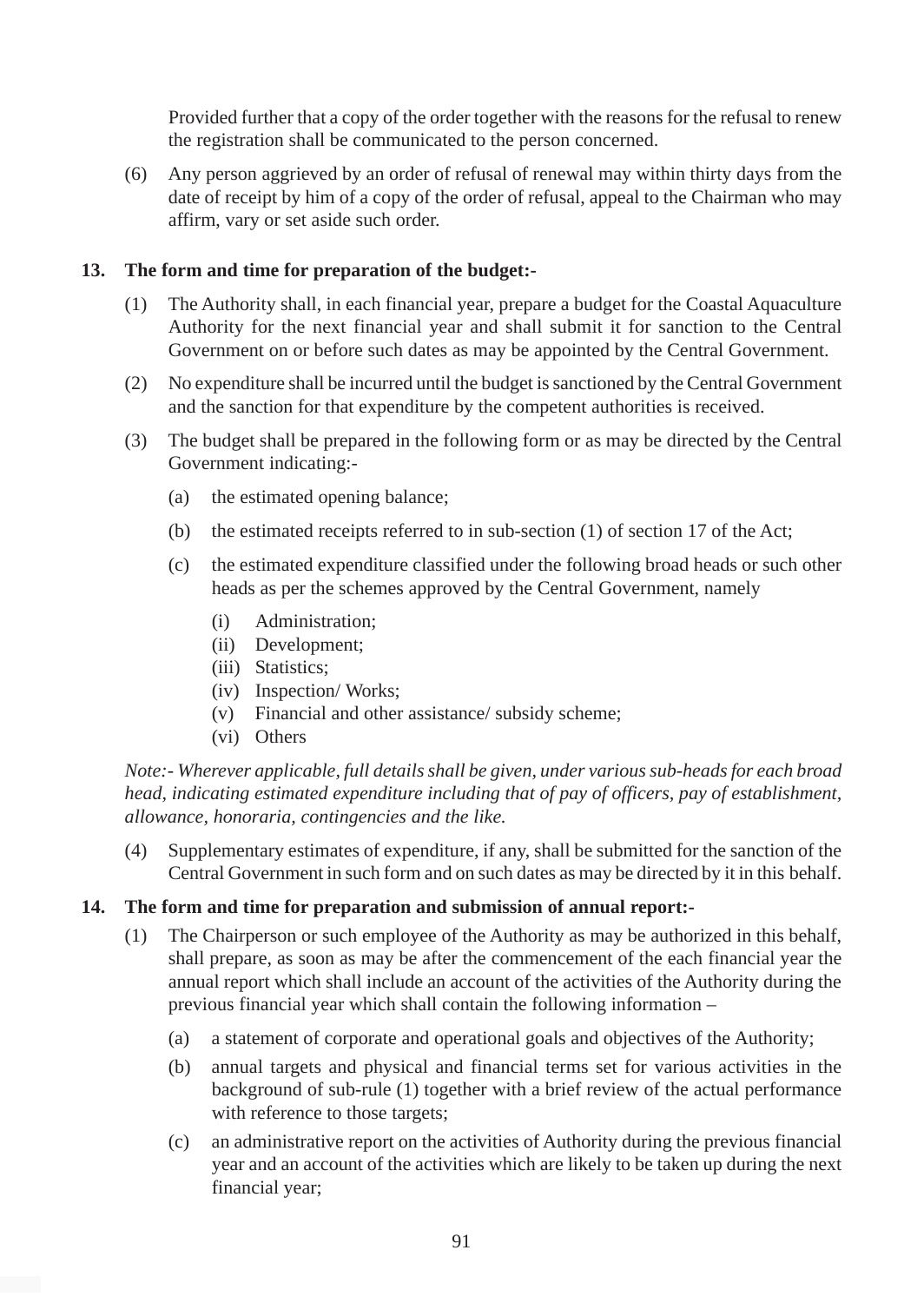- (d) a summary of the actual financial results during the previous financial year and year of report;
- (e) important changes in policy and specific measures either taken or proposed to be taken, which have influenced or are likely to influence the profitability or functioning of the Authority;
- (f) new projects or expansion schemes contemplated together with their advantages, financial implications and programme for execution;
- (g) important changes in the organisational set up of the Authority;
- (h) report on employer-employee relations and welfare activities of the Authority; and
- (i) report on such other miscellaneous subjects as deemed fit by the Authority or the Central Government for reporting to the latter.
- (2) The annual report shall be placed for adoption in the meeting of the Authority and shall be signed by the Chairman or in his absence by two members authorized for the purpose by the Chairman and authenticated by fixing the common seal of the Authority and required copies thereof shall be submitted to the Central Government by the thirty-first day of December of the following year.

### **15. The form and manner of maintaining the accounts of the Authority:-**

- (1) The Authority shall maintain accounts of all receipts and expenditure relating to every financial year.
- (2) A separate bank account shall be maintained for the registration fee.
- (3) The expenditure incurred in a particular financial year shall be shown under separate heads and Sub-heads.
- (4) The opening balance, if any, shall also be stated as such separately.
- (5) The closing balance of the year shall be shown at the foot of the accounts on the expenditure side.
- (6) The books of accounts, other books in relation to the accounts, will be maintained in the form as laid down in various General Financial Rules, Central Treasury Rules, Receipts and Payment Rules in force from time to time except as otherwise provided in these Rules, the provisions of the Central Treasury Rules, the Delegation of Financial Power Rules, 1958, and the General Financial Rules, 1962 of the Central Government, for the time being in force, shall subject to such modifications or adaptations as may be made by the Authority therein with the previous approval of the Central Government and shall apply to all financial transactions of the Authority.

[F.No. 33036/5/2005-Fy (T-2)]

(Ajay Bhattacharya) Joint Secretary to the Govt. of India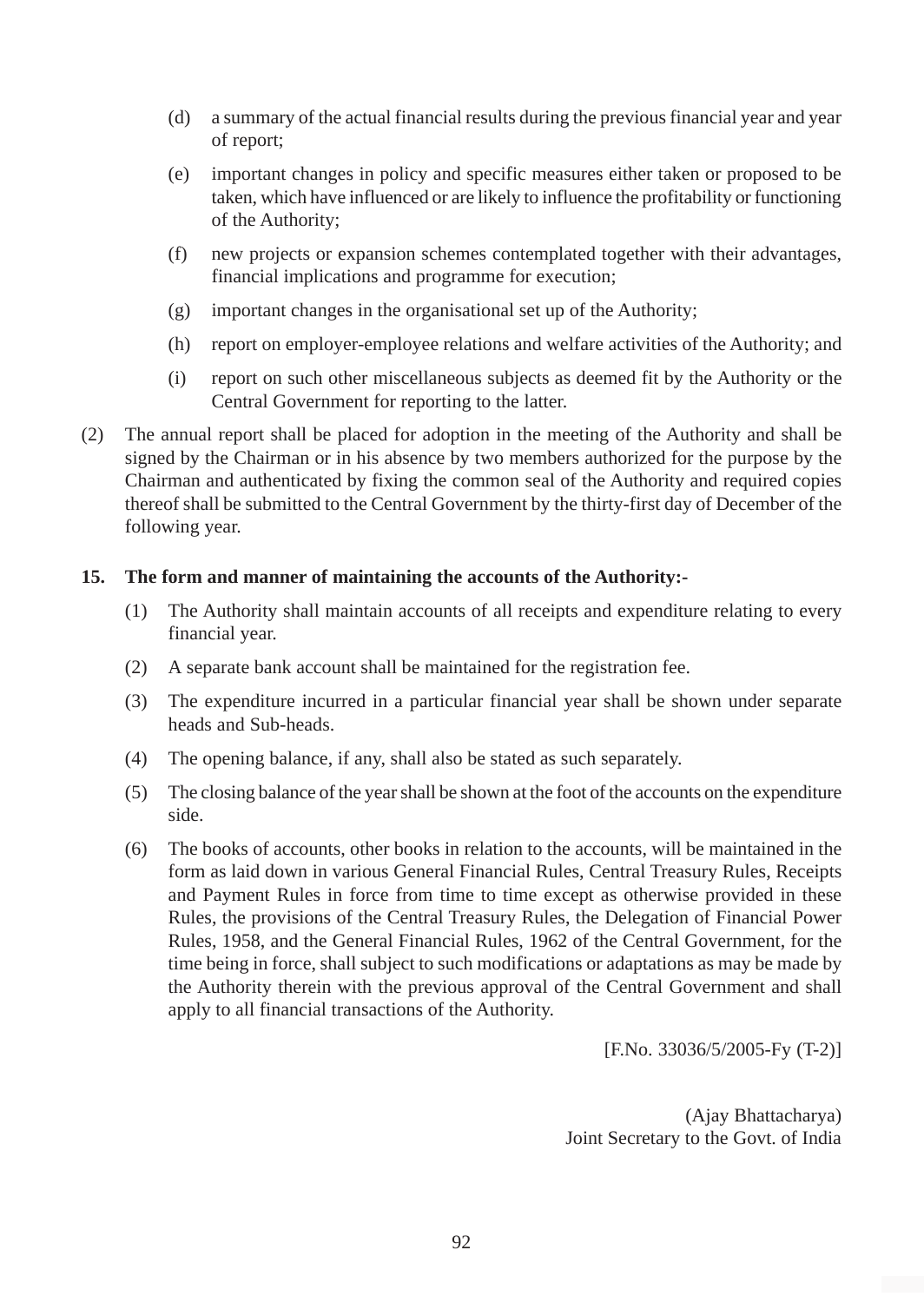# **FORM I**

(see rule 9)

# **COASTAL AQUACULTURE AUTHORITY MINISTRY OF AGRICULTURE**

Application for Registration of Coastal Aquaculture Farm

| 1. |                                                        | Name of the applicant(s)/ registered<br>company/establishment (in BLOCK<br>LETTERS with permanent address)             | $\ddot{\cdot}$ |                       |                |
|----|--------------------------------------------------------|------------------------------------------------------------------------------------------------------------------------|----------------|-----------------------|----------------|
| 2. | <b>Address for Communication</b><br>(in BLOCK LETTERS) |                                                                                                                        |                |                       |                |
| 3. |                                                        | Whether the application is for:                                                                                        |                |                       |                |
|    | (a)                                                    | Registration of aquaculture farm<br>already operating in coastal area                                                  | $\ddot{\cdot}$ | Yes/No                |                |
|    | (b)                                                    | Registration of new aquaculture farm<br>to be constructed                                                              | $\ddot{\cdot}$ | Yes/No                |                |
| 4. |                                                        | Details of land for which registration is<br>applied for:                                                              |                |                       |                |
|    | (a)                                                    | <b>State</b>                                                                                                           |                |                       |                |
|    | (b)                                                    | District                                                                                                               |                |                       |                |
|    | (c)                                                    | Taluk/Mandal                                                                                                           |                |                       |                |
|    | (d)                                                    | Revenue village                                                                                                        |                |                       |                |
|    | (e)                                                    | <b>Survey Number</b>                                                                                                   |                |                       |                |
|    | (f)                                                    | Ownership right<br>(whether freehold or lease hold)                                                                    |                |                       |                |
|    |                                                        | (g) Total Farm Area (in hectare)                                                                                       |                |                       |                |
|    |                                                        | (h) Water Spread Area (in hectare)                                                                                     |                |                       |                |
| 5. |                                                        | If the whole or a part of the above land falls<br>under any one of the following categories,<br>please furnish details |                |                       |                |
|    |                                                        | Category                                                                                                               | <b>Village</b> | <b>Survey Numbers</b> | Extent (in ha) |
|    | (a)                                                    | <b>Agricultural Land</b>                                                                                               |                |                       |                |
|    | (b)                                                    | Forest land                                                                                                            |                |                       |                |
|    | (c)                                                    | Lands for village<br>common purpose                                                                                    |                |                       |                |
|    | (d)                                                    | Land meant for<br>Public purpose                                                                                       |                |                       |                |
|    | (e)                                                    | Wet lands                                                                                                              |                |                       |                |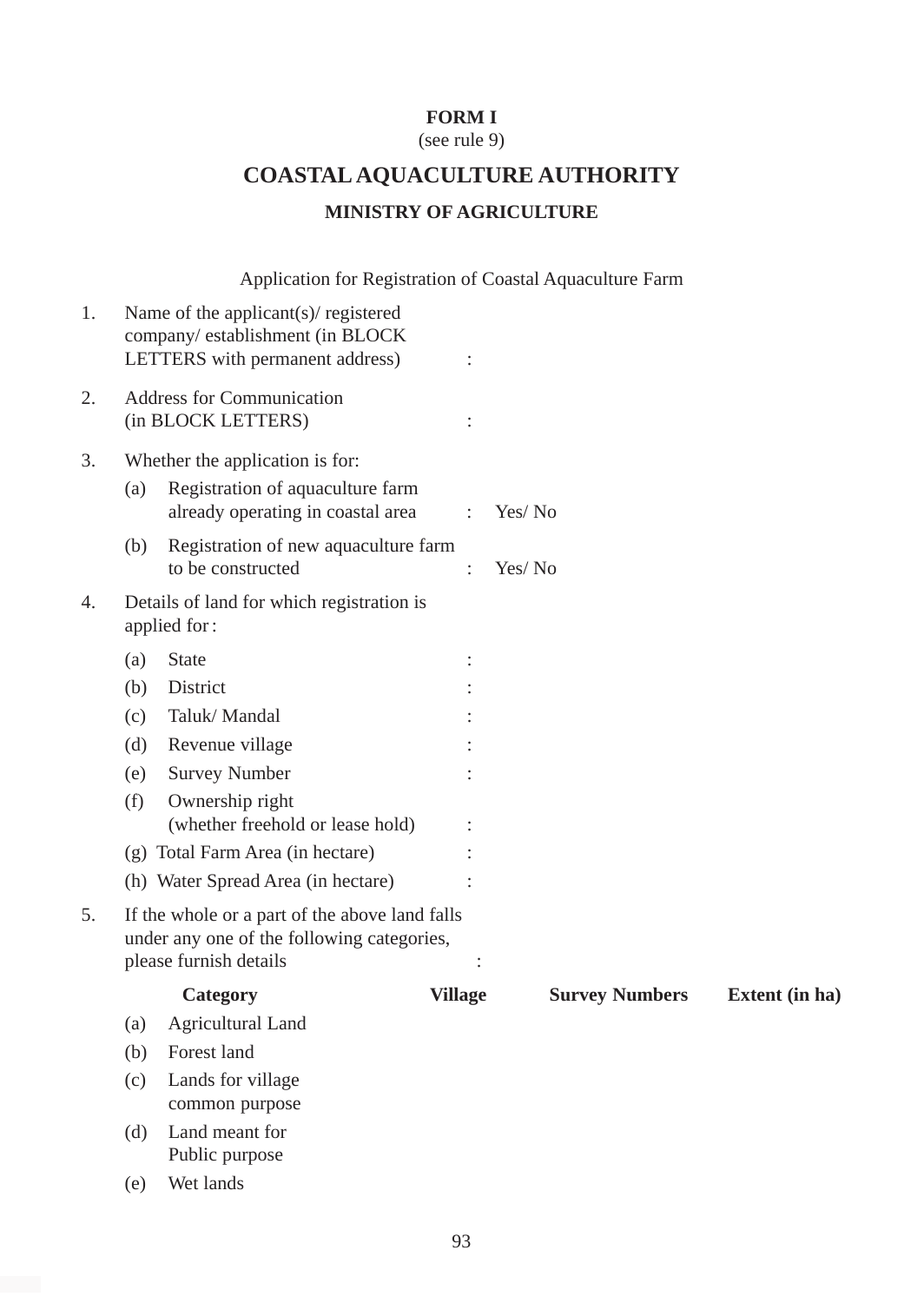- (f) Mangroves
- (g) Salt pan
- 6. Indicate the distance of unit site from

|     | (a)                                                                                                                                                                                                                                                                                                                                         | High tide line                                                                          |                      |        |
|-----|---------------------------------------------------------------------------------------------------------------------------------------------------------------------------------------------------------------------------------------------------------------------------------------------------------------------------------------------|-----------------------------------------------------------------------------------------|----------------------|--------|
|     | (b)                                                                                                                                                                                                                                                                                                                                         | Nearest drinking water source                                                           |                      |        |
|     | (c)                                                                                                                                                                                                                                                                                                                                         | Agricultural land                                                                       |                      |        |
|     | (d)                                                                                                                                                                                                                                                                                                                                         | Mangrove                                                                                |                      |        |
|     | (e)                                                                                                                                                                                                                                                                                                                                         | Marine protected area                                                                   |                      |        |
|     | (f)                                                                                                                                                                                                                                                                                                                                         | Adjacent aquaculture farm                                                               |                      |        |
|     | (g)                                                                                                                                                                                                                                                                                                                                         | Human settlements (Indicate the<br>population of the settlement)                        |                      |        |
|     | (h)                                                                                                                                                                                                                                                                                                                                         | National parks                                                                          | $\ddot{\cdot}$       |        |
|     | (i)                                                                                                                                                                                                                                                                                                                                         | Sanctuaries                                                                             |                      |        |
|     | (j)                                                                                                                                                                                                                                                                                                                                         | Reserve forests                                                                         | $\ddot{\cdot}$       |        |
|     | (k)                                                                                                                                                                                                                                                                                                                                         | Breeding spawning grounds and<br>other aquatic life                                     | $\vdots$             |        |
|     | (1)                                                                                                                                                                                                                                                                                                                                         | <b>Beaches</b>                                                                          |                      |        |
|     | (m)                                                                                                                                                                                                                                                                                                                                         | Coral reefs                                                                             |                      |        |
|     | (n)                                                                                                                                                                                                                                                                                                                                         | Heritage area                                                                           |                      |        |
| 7.  |                                                                                                                                                                                                                                                                                                                                             | Water source for the Aquaculture Unit                                                   |                      |        |
|     | (a)                                                                                                                                                                                                                                                                                                                                         | Sea                                                                                     | $\ddot{\phantom{a}}$ | Yes/No |
|     | (b)                                                                                                                                                                                                                                                                                                                                         | Creek/estuary/canal/back water                                                          | $\ddot{\cdot}$       | Yes/No |
|     | (c)                                                                                                                                                                                                                                                                                                                                         | If the water source is as mentioned in<br>(b) above, indicate the name of the<br>source |                      |        |
| 8.  | Date of commencement of operations of<br>existing aquaculture farm                                                                                                                                                                                                                                                                          |                                                                                         |                      |        |
| 9.  | * Furnish Project Report giving details with<br>sketch (to scale) of design and layout of the<br>aquaculture farm in operation/proposed along<br>with operational details, water intake and<br>wastewater treatment facility                                                                                                                |                                                                                         |                      |        |
| 10. | * Whether Environment Impact Assessment<br>(EIA)/ Environment Management Plan (EMP)<br>were carried out on the environment of the<br>aquaculture farm with reference to other land<br>uses in its neighborhood and based on<br>operational details of the unit as furnished in<br>the Project Report, please state specifically,<br>whether |                                                                                         |                      |        |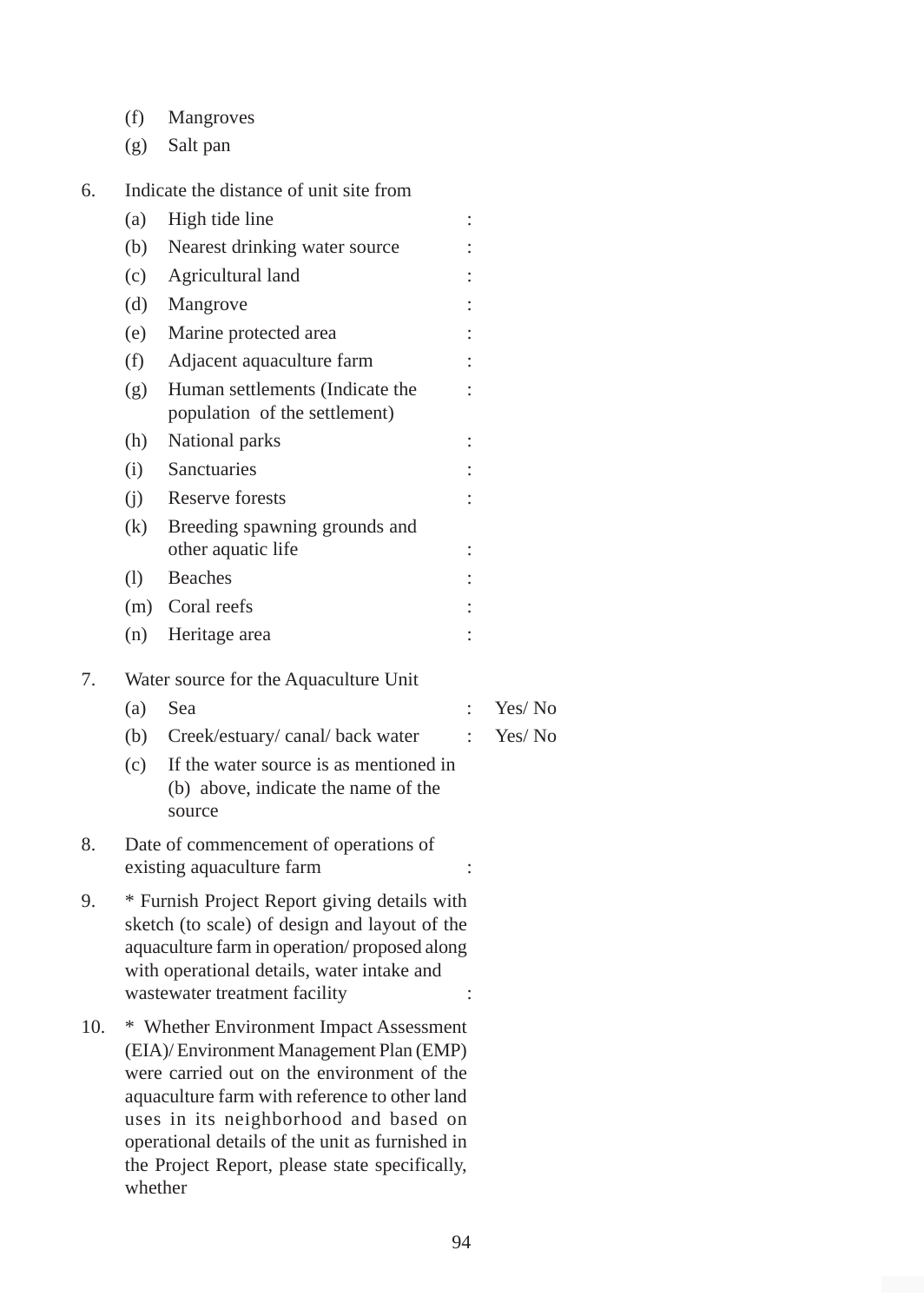- (a) the aquaculture activity has the effect of causing water logging of adjacent areas or polluting the drinking water sources.
- (b) by use of supplementary feeds/ medicines/ drugs, etc. will consequently increase sedimentation which will be harmful to the environment.  $\cdot$
- (c) such activity would cause siltation, turbidity with detrimental implication on local fauna and flora
- 11. \*If, Environment Impact Assessment (EIA) has been done, please attach the report :
- 12 \* If Environment Management Plan (EMP) has been drawn up, please furnish details :
- 13 \*If effluent treatment system (ETS) has been in operation/ proposed, please furnish layout, design and technical details :

14 Details of remittance of processing fee

#### **Declaration**

| I/We | son(s)/daughter(s) / wife of                        |
|------|-----------------------------------------------------|
|      | residing at                                         |
|      | hereby declare that the information furnished above |

is true to the best of my/our knowledge and belief. I am/ we are fully aware that if it is found that the information furnished by me/us is false or there is any kind of deviation/ violation of the conditions on which certificate of registration may be issued by the Authority, the Certificate of Registration issued may be either suspended or cancelled.

Signature of the applicant(s)

Date:

Place:

\* Applicable for farms with water spread area of more than 2 (two) hectares.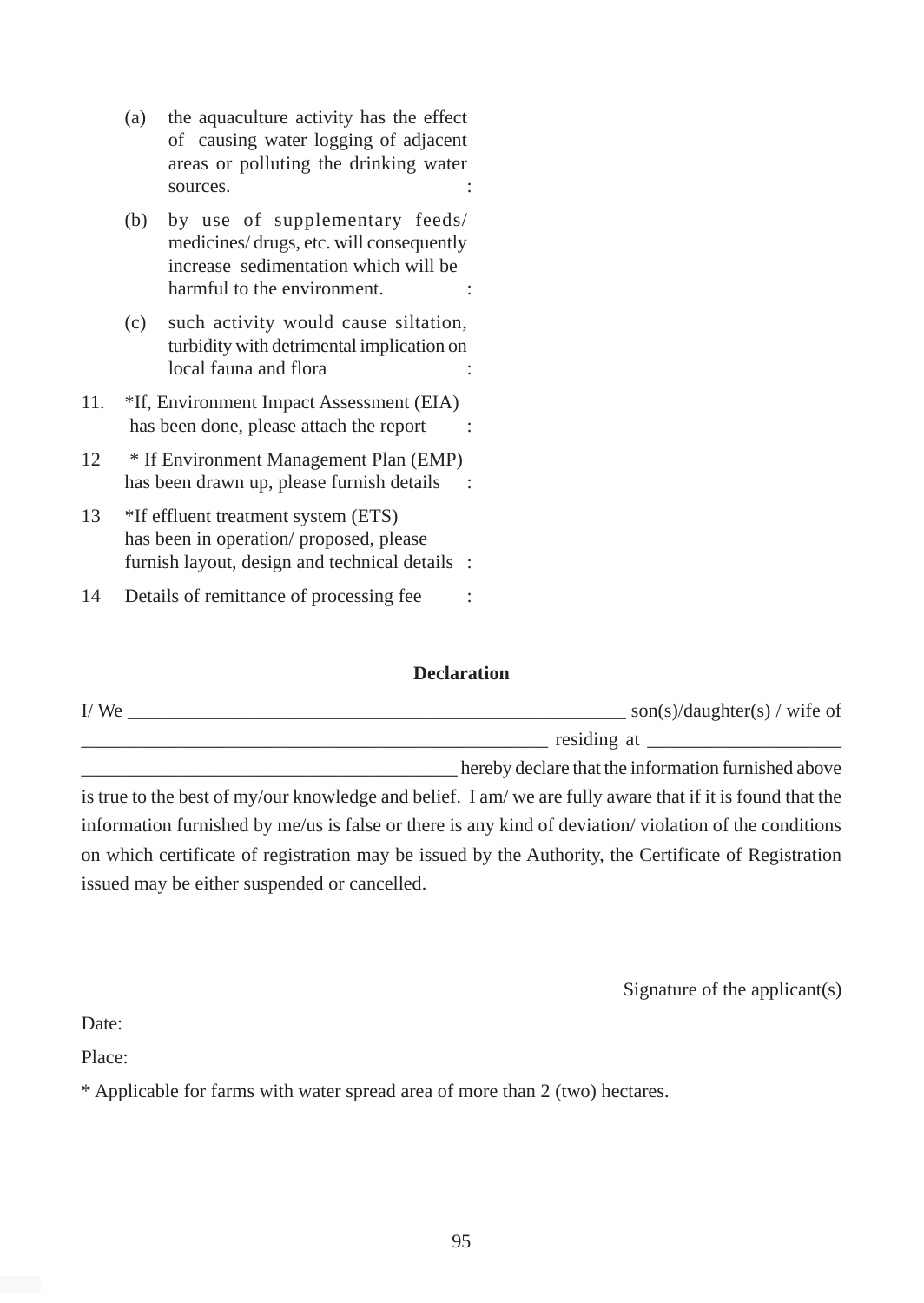# **FORM II**

# **(see rule 11)**

# **COASTAL AQUACULTURE AUTHORITY MINISTRY OF AGRICULTURE**

### **CERTIFICATE OF REGISTRATION OF COASTAL AQUACULTURE FARM**

Under section 13 of Coastal Aquaculture Authority Act, 2005 and rule 11 of Coastal Aquaculture Authority Rules, 2005.

| Reg. No.                                       | Dated:                                                                                                                                                                                                                         |
|------------------------------------------------|--------------------------------------------------------------------------------------------------------------------------------------------------------------------------------------------------------------------------------|
| The coastal aquaculture farm of Shri/ Smt/ M/s | son/ daughter/ wife of                                                                                                                                                                                                         |
|                                                | residing at the contract of the contract of the contract of the contract of the contract of the contract of the contract of the contract of the contract of the contract of the contract of the contract of the contract of th |
|                                                | is registered by the Coastal Aquaculture                                                                                                                                                                                       |
| Authority vide No.                             | dated                                                                                                                                                                                                                          |

# **DETAILS OF UNIT AND TECHNOLOGY TO BE FOLLOWED**

#### 1. LOCATION OF THE FARM

| <b>State</b> | <b>District</b> | Taluk/        | <b>Revenue</b> |
|--------------|-----------------|---------------|----------------|
|              |                 | <b>Mandal</b> | village        |

- 2. Survey Numbers:
- 1. Area of the Farm (in hectare):
	- a) Total farm area
	- b) Total water spread area
- 2. Species to be cultured:
- 3. Stocking Density:
- 4. No of Crops/ Year

Place: Signature of the officer Date: issuing the Certificate

*(Seal of the Authority)*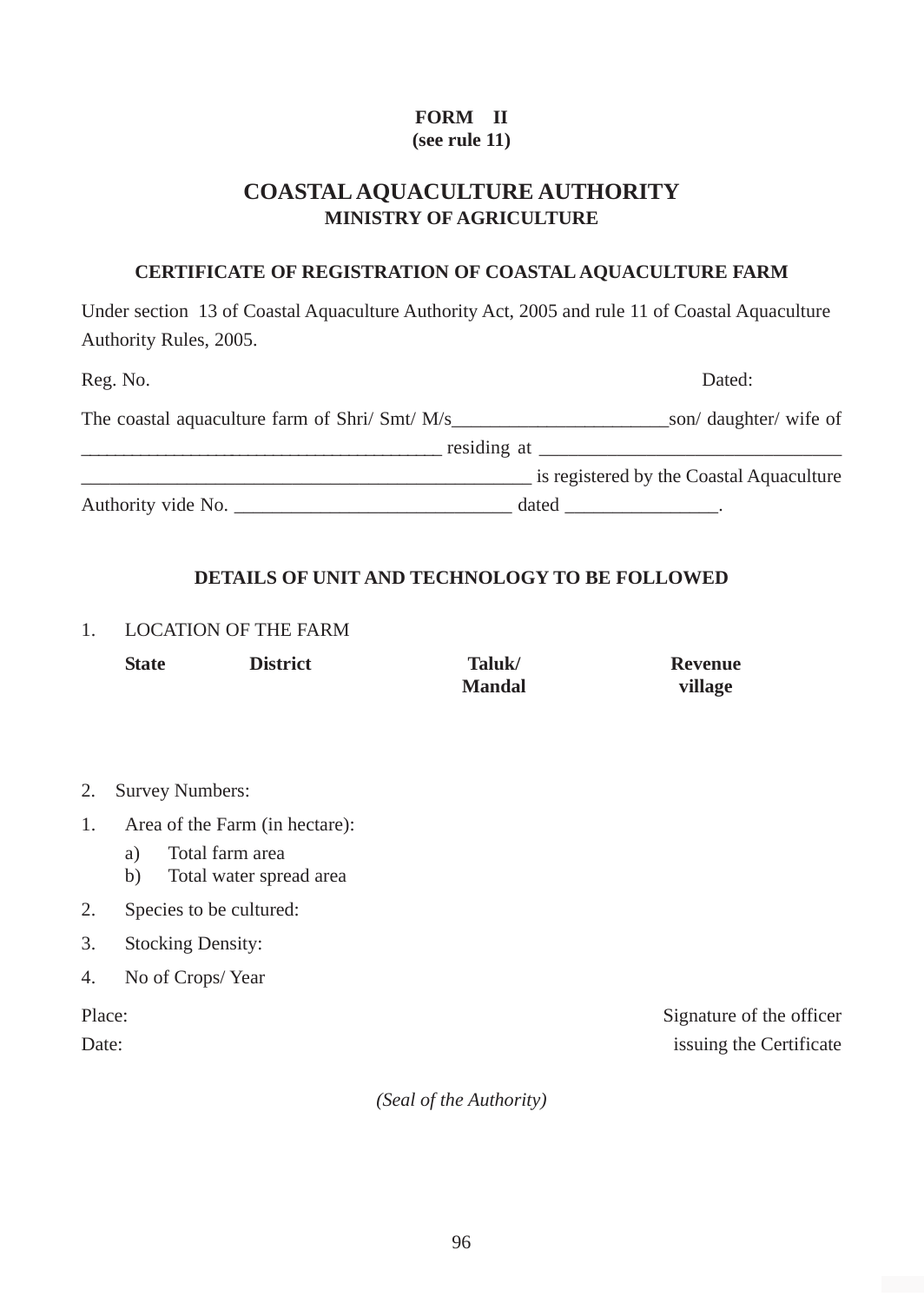#### **Conditions for Registration of Coastal Aquaculture Farm**

- 1. This Certificate of Registration is granted subject to the provisions of the Coastal Aquaculture Authority Act, 2005, the Coastal Aquaculture Authority Rules, 2005 and the Coastal Aquaculture Authority Regulations, 2005 and the Guidelines issued thereunder.
- 2. This Certificate of Registration is not transferable.
- 3. Any change in the layout, design, area and stocking density (or) other matter should be got approved by the Authority.
- 4. The environmental requirements should conform to the Guidelines and the regulations issued in this behalf by the Coastal Aquaculture Authority from time to time.
- 5. The owner of the coastal aquaculture farm shall also comply with such other instructions/ conditions as may be from time to time issued by the Authority.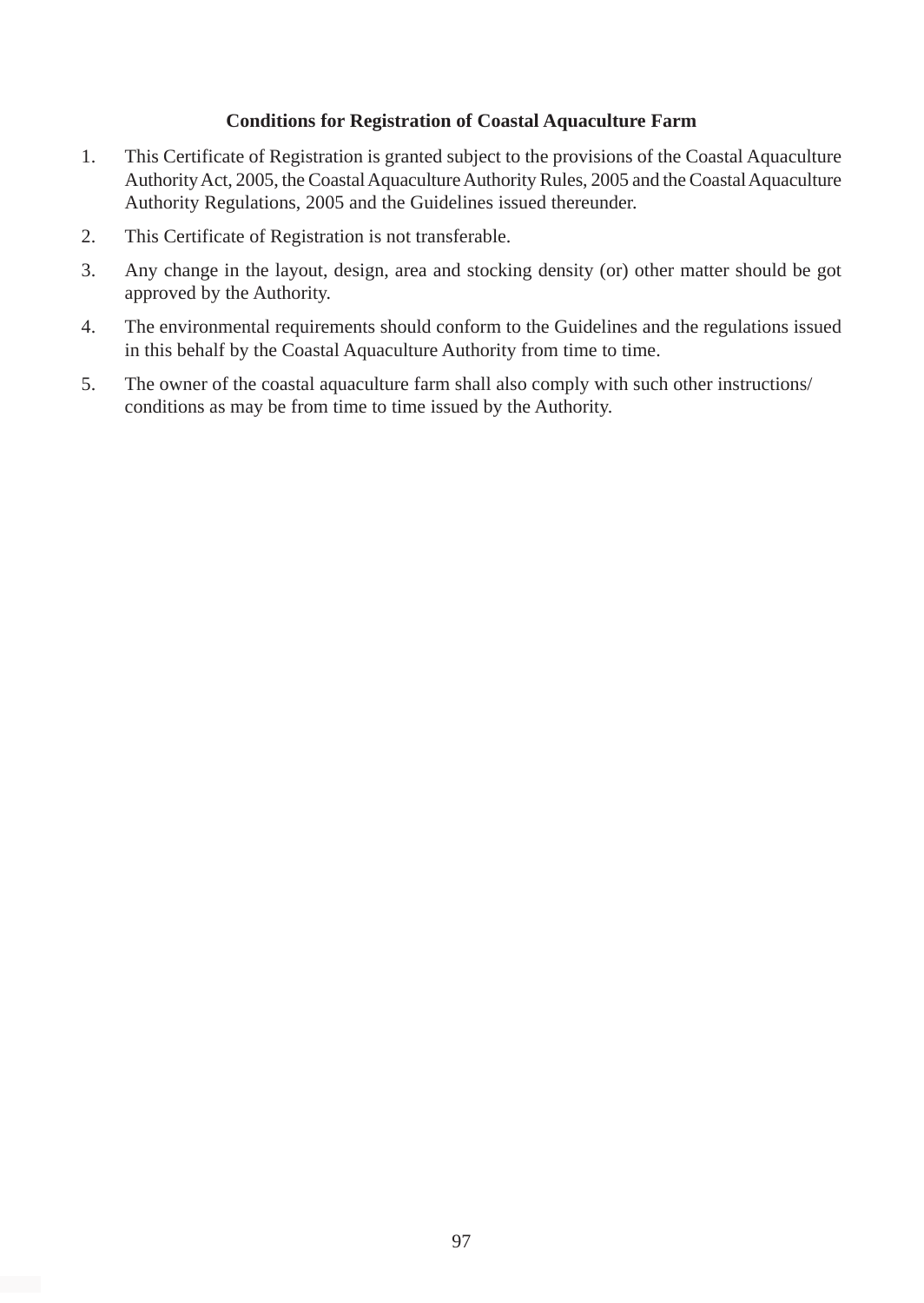#### **FORM III**

#### **(see rule 12)**

# **COASTAL AQUACULTURE AUTHORITY MINISTRY OF AGRICULTURE**

# **APPLICATION FOR RENEWAL OF REGISTRATION BY COASTAL AQUACULTURE AUTHORITY FOR UNDERTAKING SHRIMP AQUACULTURE**

| 1. |     | Name $(s)$ of the Applicant $(s)$                                |  |
|----|-----|------------------------------------------------------------------|--|
|    |     | registered company/establishment                                 |  |
|    |     | (in BLOCK LETTERS)                                               |  |
| 2. |     | <b>Address for Communication</b>                                 |  |
|    |     | (in BLOCK LETTERS)                                               |  |
| 3. |     | Details of location/land of the farm                             |  |
|    |     | for which approval had been issued                               |  |
|    | (a) | Total Area and Water Spread Area                                 |  |
|    | (b) | Survey No. of the Farm/Pond                                      |  |
|    | (c) | Village                                                          |  |
|    | (d) | Taluk                                                            |  |
|    | (e) | District                                                         |  |
|    | (f) | Average Stocking Density followed<br>(in number/m <sup>2</sup> ) |  |
|    | (g) | Average Production obtained<br>$(Kg/ha/$ crop)                   |  |
|    | (h) | Technology followed                                              |  |
|    | (i) | No. and date of the Registration                                 |  |
|    |     | issued by the Authority (Photo                                   |  |
|    |     | copy of the approval issued by                                   |  |
|    |     | the Authority has to be enclosed)                                |  |
| 4. |     | Details of remittance of Processing fee                          |  |